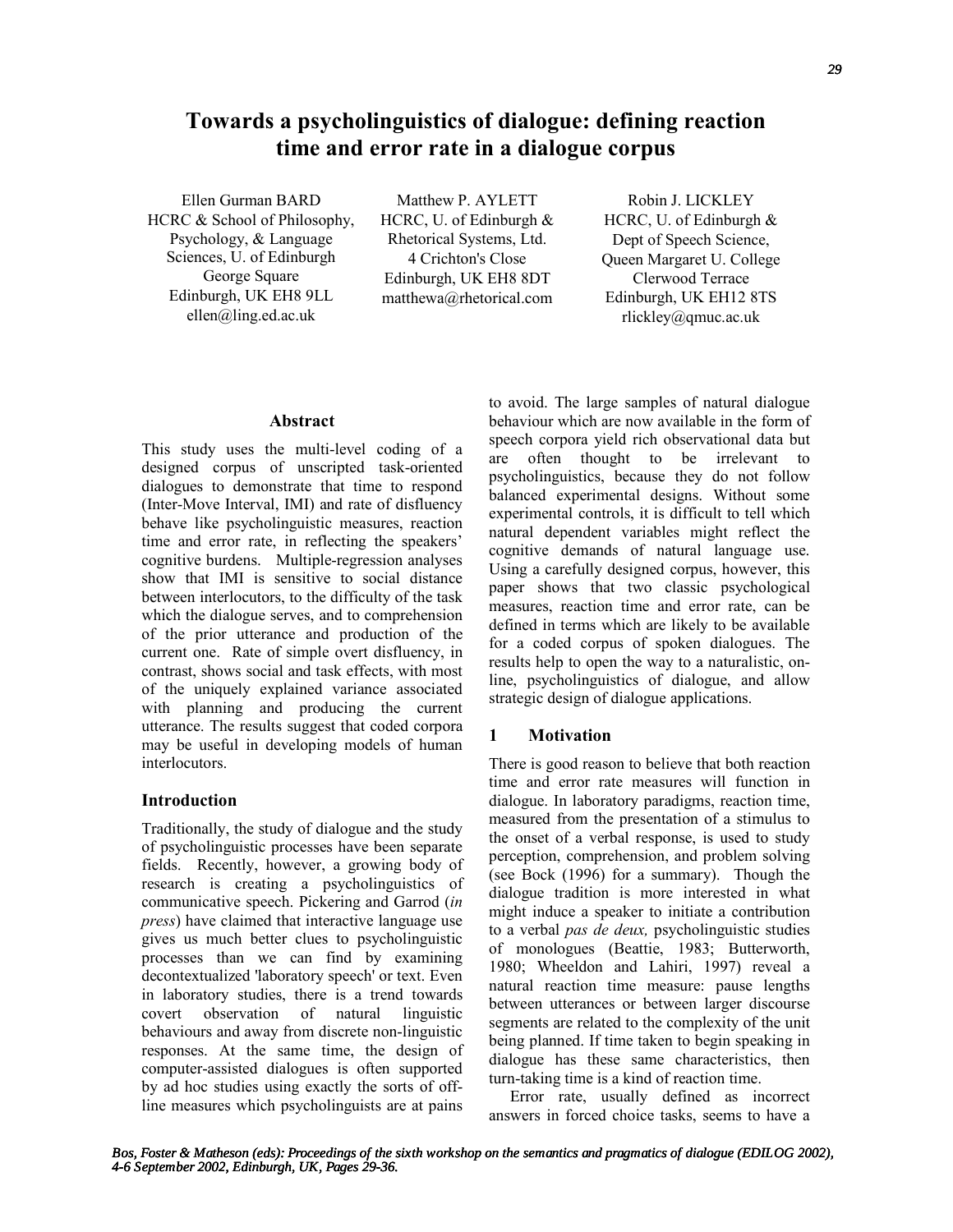natural counterpart in spontaneous speech: overt disfluencies, those which include genuine on-line editing of something already said<sup>1</sup>. Fluency is known to be affected by planning and production processes. Disfluencies tend to occur early in utterances, when planning of later stages is incomplete (Clark and Wasow, 1998). Disfluencies are more common in longer utterances (Clark and Wasow, 1998), in more complex constituents (Clark and Wasow, 1998; Oviatt, 1995), and when response choices are complex (Oviatt, 1995). We propose that disfluencies should be viewed as edited errors, because they indicate the speaker's failure to design an utterance portion conforming to his or her current conversational goals before beginning to speak. Since self-monitoring and selfcorrection appear to be possible before articulation begins (Blackmer and Mitton, 1991; Levelt, Roelofs, and Meyer, 1999; Levelt, 1983; Maclay and Osgood, 1959; Postma and Kolk, 1992), overt disfluencies comprise failures of those earlier processes of quality control.

Although these results suggest dependent variables for psycholinguistic studies of dialogue, they have not been checked for effects of many of the plausible independent variables, the possible sorces of difficulty for the speaker. Disfluency, for example, has been associated with the process of planning and producing an utterance, but it might also be affected by the other cognitive demands on an interlocutor. In addition to producing their own contributions, interlocutors must also interpret one another's contributions, keep some record of the dialogue so far, and provide appropriate replies promptly enough to make it plain that they wish to take the floor. In task-oriented dialogue, at least, they must use the interaction to achieve an extralinguistic goal. As with any other task, participants may improve over time or tire as they continue. Reaction time and error rate could be affected by any of these processes.

Most simply, the difficulty of conducting a dialogue should be increased by the complexity and the novelty of the *task* which it pursues. If so, reaction times and error rates should as usual be worse for difficult tasks and early in the course of mastering a task.

Second, there should be effects of the *prior utterance*, because preparing a reply depends on processing the interlocutor's contribution on

-

some level. How hard it is to do this may be critical because the time between conversational turns is so short (with a mode around 150 msec for the materials discussed below) that production processes are likely to start before listening stops entirely. Comprehension difficulty should give rise to slower responses, as it does in laboratory studies. Furthermore, if selfmonitoring in speech production actually uses the same comprehension processes which we use for comprehending what is said to us, (Levelt, Roelofs, and Meyer, 1999), then difficulty in comprehending an interlocutor's utterance could interfere with early self-monitoring, increasing rates of overt disfluency. Disfluent input could be particularly damaging. Difficulty in perceiving disfluent utterances (Bard and Lickley, 1998) could delay production of replies. Cross-speaker syntactic priming (Branigan, Pickering, and Cleland, 2000) might even encourage disfluent replies to disfluent utterances.

Third, *production effects*, as outlined above, could independently yield slower responses and more disfluencies where the speaker's planning burden rises. Longer, more complex utterances should yield slower, more disfluent production, as should the need to plan discourse segments.

Finally*, interpersonal factors,* like the number of sensory channels carrying the communication or the familiarity of the interlocutors could affect delicate processes of listener-modelling, planning, and feedback (Branigan, Lickley, and McKelvie, 1999; Doherty-Sneddon, Anderson, O'Malley, Langton, et al., 1997), with better knowledge facilitating responding.

To test for these separate sources of concurrent difficulty, we exploit existing multilevel coding of a dialogue corpus and use multiple regression analysis to determine whether each set of processes makes a statistically independent contribution to reaction time and error rate.

### **2 Method**

### **2.1 Materials**

#### *2.1.1 Corpus.*

Materials came from the HCRC Map Task Corpus (Anderson et al., 1991), 128 unscripted dialogues in which 32 pairs of Glasgow University undergraduates communicated routes defined by labeled cartoon landmarks on schematic maps of imaginary locations. Instruction Giver's (hereafter 'IG') and Follower's

<sup>&</sup>lt;sup>1</sup> We exclude mere hesitations, filled pauses, or rapid self-corrections designed for effect or humour.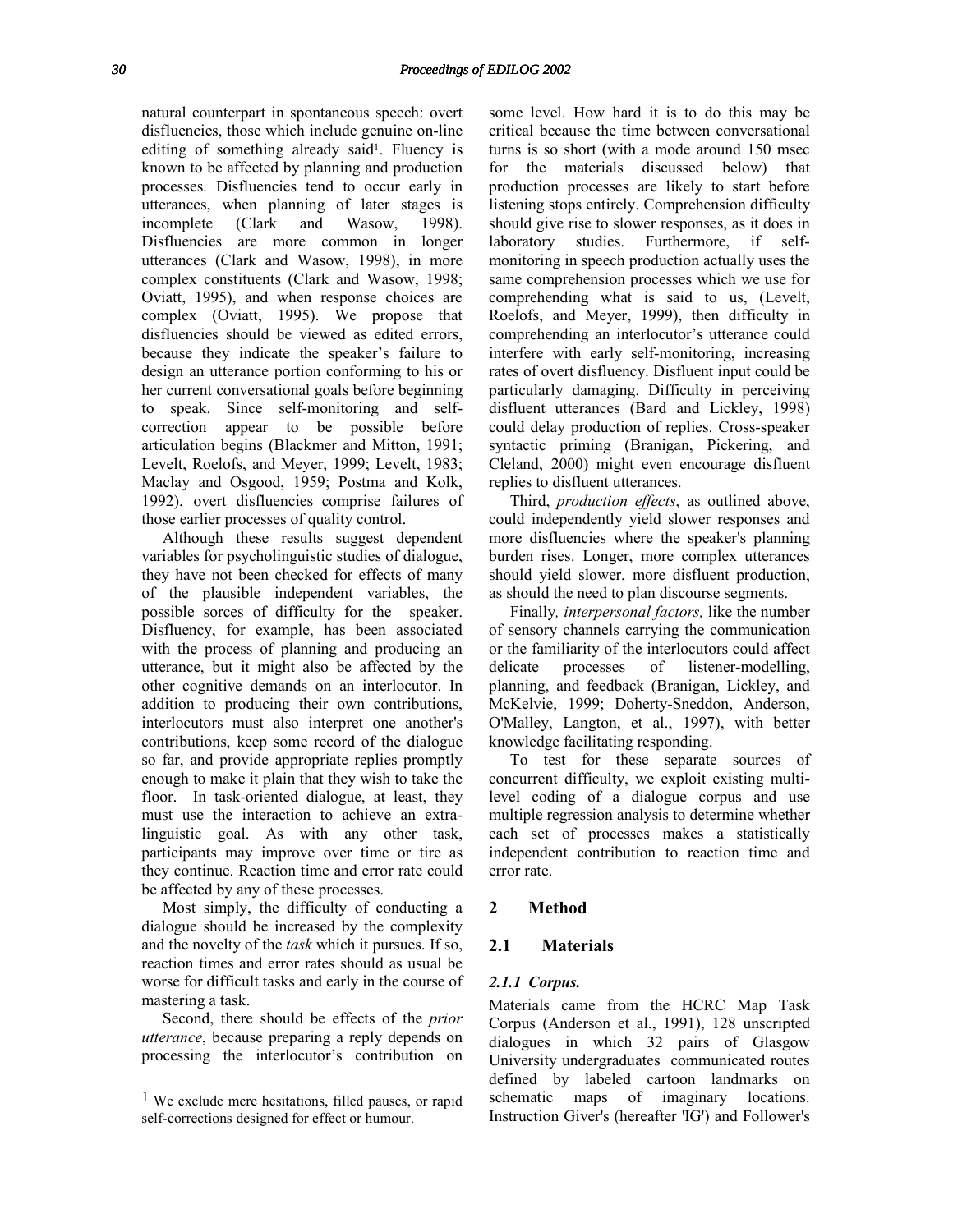(IF) maps for any dialogue matched only in alternate landmarks. Participants knew that their maps might differ but not where or how. Interlocutors could not see each other's maps. Familiarity of participants (within subjects) and ability to see the interlocutor's face (between subjects) were counterbalanced. Each participant served as IG for the same route to two different IFs and as IF for two different routes, yielding 8 dialogues for every group of 4 co-participants. Channel-per-speaker digital stereo recordings were orthographically transcribed and wordsegmented. Like the coding systems described below, the segmentations and design variables form part of an XML corpus database.

### *2.1.2 Unit of analysis.*

The word-segmented corpus is framed as a series of Conversational Game Moves (Carletta., Isard, Isard, Kowtko, et al., 1997), turns or parts of turns whose purpose in moving the dialogue forward can be determined by their form and context. Moves are stages of Conversational Games, which are themselves usually stages in completing Transactions, sections of the task (here route communication) which the dialogue serves (Isard and Carletta, 1995). We examined only those Moves which were likely to be a replies to the previous speaker's Move: all were produced by a different speaker from the speaker of the prior Move; none began too early to respond to that prior Move (each included Move began less than 1 sec before the end of the prior speaker's Move and more than 350 msec after the beginning of that Move) and none merely resumed an earlier incomplete Move by the same speaker (all began at least 300 msec after the end of a previous Move by the same speaker and none were coded as continuations of the previous Move) (Bard, Aylett, and Bull, 2000; Bull, 1998; Bull and Aylett, 1998). Bull and Aylett (1998) showed that these criteria were conservative relative to human judgments about the relationship between successive Moves.

## **2.2 Dependent Variables.**

#### *2.2.1 Reaction: Inter-move interval (IMI).*

IMI is the time in milleseconds, positive or negative, between the offset of one speaker's Move and the onset of the next starting Move if the latter is produced by the other speaker and is a 'real reply' (as defined above) to the former (Bard et al, 2000; Bull, 1998). IMI ranges from – 999 msec to over 13 sec (mean =  $506$  msec,  $s.d$ .

795 msec; mode between 100 and 200 msec)..

#### *2.2.2 Error rate: Disfluency rate*

Disfluency rate is the number of simplex disfluencies per Move. Disfluency annotation (Levelt, 1983) was performed on the whole corpus using Xwaves/Entropic xlabel to display the speech waveform and spectrograms where necessary. Disfluencies involved an overt editing of uttered words or part words. Each word or part-word in a disfluent Move was assigned to one of the five possible parts of a disfluency. The optional *original utterance* was composed of pre-error words which should stand after correction. The *reparandum,* the words or partial words which constituted an error, was followed by an *interruption* with or without an optional *filler*, then in most cases by a *repair* and *continuation.*

The current paper reports on only simple disfluencies of 4 types. In *repetitions* the speaker repeats a string verbatim, with no additions or deletions: e.g. *[we're going] we're going left of the camera shop.* In *insertions* the speaker repeats a string and inserts a word or words within the repeated string: e.g. *[go left] go just left of the camera shop.* In *substitutions* a word or string is replaced by another with no major syntactic alteration: e.g. *go [left] right of the camera shop*. In *deletions*, the speaker interrupts an utterance and either restarts without repeating or directly substituting, or simply surrenders the floor to the other speaker: e.g*. [you're away f-] right see the wee bit that's jutting out?*  Combinations of these types, complex forms of disfluency, and mere pauses, filled or otherwise, are ignored. There are 0-4 disfluencies per Move, mean =  $.13$ , *s.d.* =  $.40$ .

# **2.3 Independent (Predictor) Variables**

### *2.3.1 Interpersonal*

Social distance between IG and IF is reflected in *Eye-contact* condition, (the presence or absence of a flimsy barrier blocking the line of sight between interlocutors), *Familiarity* (whether the pair have just met or are friends), and *Sex of Players* (IG-sex and IF-sex). If speakers can be more efficient at framing their messages when they know more about their listeners, then familiar pairs with eye-contact should have fast, fluent responding. We include *Sex of Players* both because men are more likely to be disfluent than women (Bortfeld et al., 2001; Branigan, Lickley, and McKelvie, 1999; Shriberg, 1994)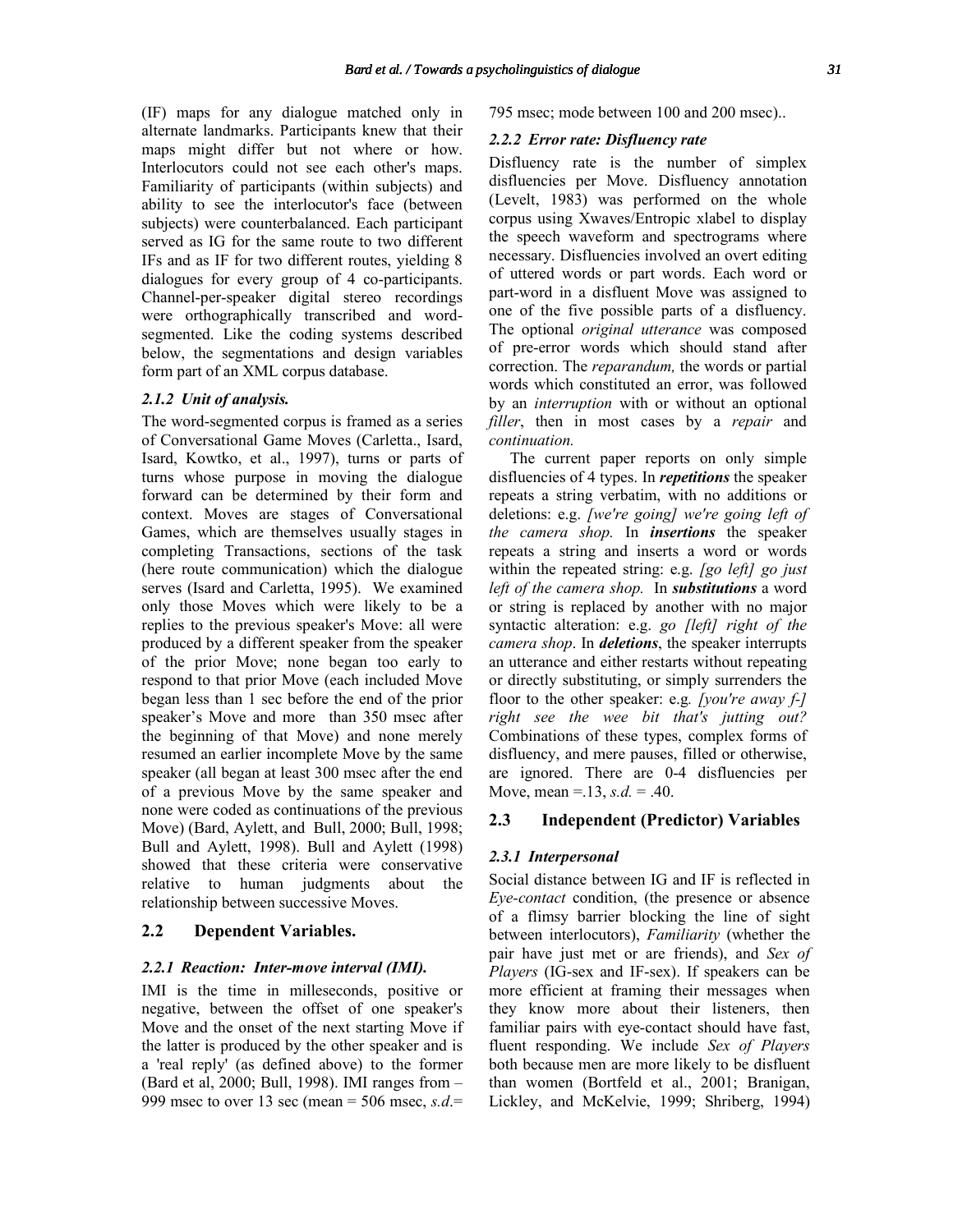and because there is a premium on fluency in initial meetings between different sex pairs (McLaughlin and Cody, 1982).

## *2.3.2 Task.*

Deviation score (mismatch in cm<sup>2</sup> between the route printed on IG's map and the version drawn by IF) measured the dyad's success in communicating the printed route. *Drawing*  (whether the IMI included an attempt to draw part of the route) indicated the presence of an ongoing physical task. For the disfluency equations, *IMI* was added so that disfluency rate could be assessed for effects of fast responding (see Carletta, Caley, and Isard, 1995)

## *2.3.3 Order*

Two levels are marked, *Conversation* (among the 8 dialogues produced by each set of 4 the speakers) and *Ordinal Position of the Move* in the dialogue. Both could yield practice or fatigue effects.

## *2.3.3 Prior Move Comprehension.*

For any Move IMI, the immediately prior Move was coded for number of referring expressions (classed as *New* introductions of landmarks *Shared* by IF and IG maps, late*r Given* mentions of *Shared* items, *New Unshared* or *Given Unshared*), for each of the 4 categories of *Disfluencies*, and for *Length in Words* excluding any reparandum. Prior moves with higher scores on any of these variables could be more difficult to process.

### *2.3.4 Current Move Planning and Production.*

Planning burden is measured by Speaker's Role (because IGs usually determine the structure of the dialogue), and by the *Size of the Unit Begun* by the Move (Transaction, Game, and Game Internal Move). The production burdens are measured in terms of *Referring Expressions* and *Length in Words* (under the system used for prior Moves).

# **2.4 Procedure**

For IMI, we report results for regression equations for the 64 dialogues whose video record made it possible to eliminate IMIs during which IF drew parts of the route (remaining Moves,  $N = 5543$ ). Predictor variables were first checked for collinearity. No high crosscorrelations were found. To determine likely interactions, all predictor variables were entered into a single equation for the 'no-drawing' materials and removed individually, so that the effect on the contribution of the other variables could be examined. Where the effect was significant and the result interpretable, individual interactions were coded and all the new variables were tested by backward-stepping regression (*F* to remove  $= 4.0$ ). The resulting model was run for the other 64 dialogues ( $N = 7444$ ) and for the corpus as a whole. We report results only for variables whose sign and significance was maintained in all three equations.

For disfluency rate, we made it possible to examine the effects of the drawing activity by using all the response Moves in the 64 videotaped dialogues except for those with complex disfluencies ( $N = 6882$ ). We report results borne out for all the data  $(N = 14389)$ . To allow comparison with IMI, we used the IMI regression equation as a starting point. No meaningful interactions were found. Contributions of the sets of predictors described above were assessed by noting fall in explained variance (Multiple- $R^2$ ) as each set was omitted from the full model.

# **3. Results**

The regression equations for IMI (Multiple  $R^2$  = .09;  $p < .0001$ ) and disfluency rate (Multiple  $R^2$ )  $=$  .14,  $p \le 0.0001$ ) show significant effects of psychological variables, but different patterns of effects. Results are stated as β-values, standardized regression coefficients, with  $p < .01$ , unless otherwise noted. They represent the contribution of a predictor variable with the effects of other predictors statistically removed, Because they are standardized, βs may be directly compared. Tables show raw means.

## **3.1 IMI**

In line with decades of commentary on turntaking, IMI is significantly affected by *interpersonal* factors: as Table 1 shows, the shortest IMIs are in dialogues between different sex pairs who have just met (Familiarity, .08; Familarity by sex-difference, -.05).

*Table 1. Interpersonal effects on IMI: interlocutor familiarity and sex match* 

|           | Familiarity            |     |  |  |
|-----------|------------------------|-----|--|--|
| Sex match | Familiar<br>Unfamiliar |     |  |  |
| Same      | 384                    | 435 |  |  |
| Different | 440                    |     |  |  |

*Table 2. Order effect on IMI: position of Move in dialogue* 

| Quartile | Ordinal<br>Position | Mean IMI |
|----------|---------------------|----------|
|----------|---------------------|----------|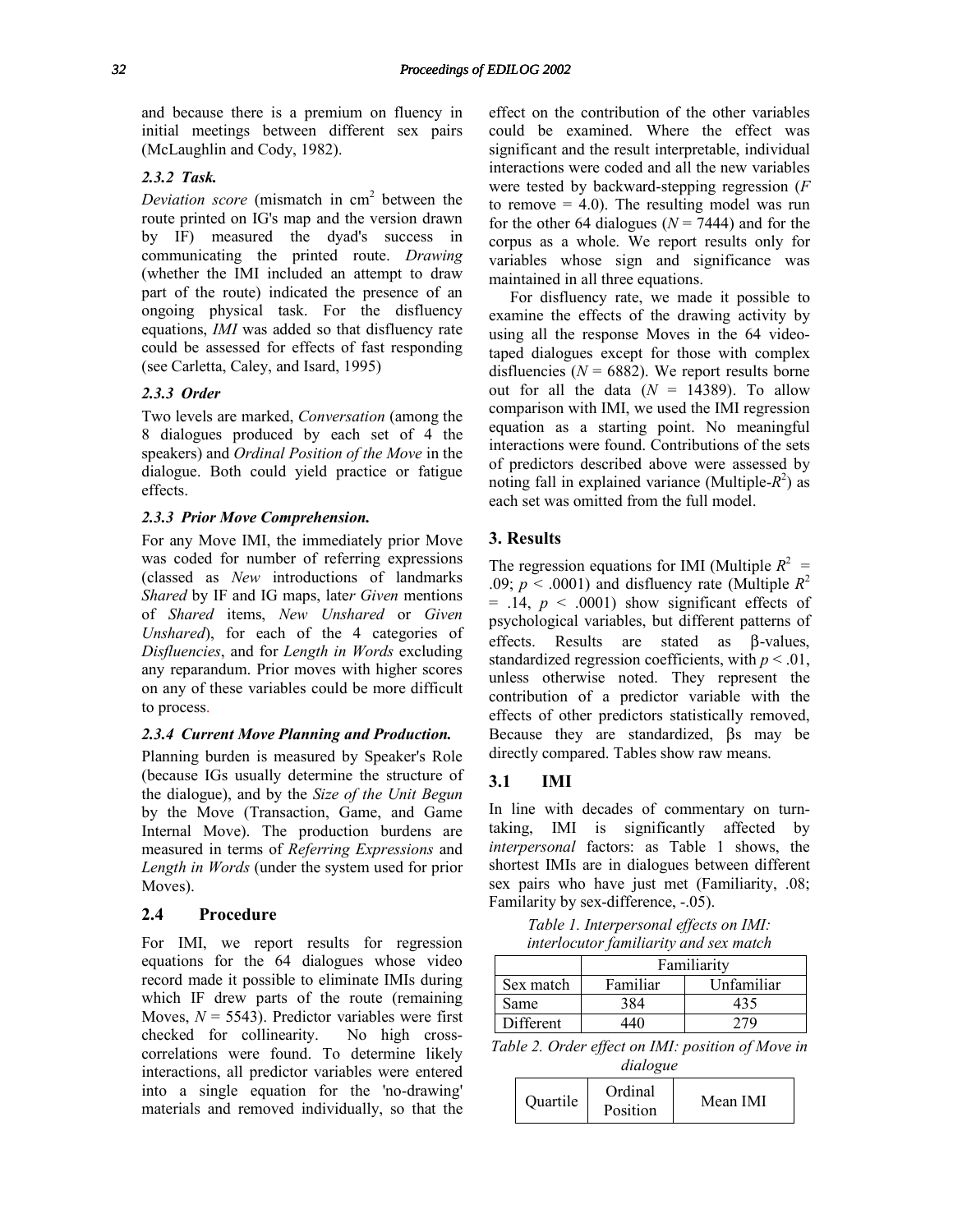| 1              | $1 - 50$ | 447 |
|----------------|----------|-----|
| $\overline{2}$ | 51-100   | 414 |
| 3              | 101-150  | 378 |
|                | 151-200  | 357 |
| 4              | 201-250  | 274 |
|                | 251-300  | 346 |
|                | 301-350  | 334 |
|                | 351-400  | 251 |
|                | 401-450  | 312 |
|                | 451-586  | 364 |

In line with our hypothesis that IMI is a reaction time measure, all the cognitive variable types have effects. There is a typical *order* effect: IMI falls later in dialogues (-.04) (Table 2). There is also a speed x communicationaccuracy trade-off: though IMIs are longest in dialogues where the IF draws the least accurate routes (.10), they are longer in dialogues with the most accurate routes than in those of intermediate accuracy (Table 3).

*Table 3. Task effect on IMI: deviation score* 

| Deviation<br>score<br>quartile |     |     |     |     |
|--------------------------------|-----|-----|-----|-----|
| Mean IMI                       | 411 | 289 | 370 | 463 |

There is also an effect of *comprehension.* IMIs are shorter after references to landmarks already mentioned in the dialogue (for those on only one map, -.10, for those on both, -.04). They are longer after Moves introducing New landmarks only if the New landmark is not on the responder's map and no reference is made to previously mentioned shared items (-.09) in the introducing Move. In other words, this is a long reaction time during which the speaker conducts an extensive unsuccessful search for a landmark which s/he lacks (Table 4a and 4b).

Finally there are effects of *production* and planning in dialogue much like those known in monologue. IMIs are longer before longer utterances (.06) (Table 5) and those which begin larger units of dialogue: Transaction-initial moves follow longer intervals than Game-initial  $(0.03, p \le 0.05)$ , which in turn follow longer

intervals than Game-internal Moves (.14) (Table 6).

*Table 4. Effects of comprehension on Mean IMI: (a) referring expressions in prior Move by status of first referring expression; (b) interaction of references to New Unshared and Given* 

*Unshared map landmarks*

| $\left(a\right)$      | Occurrence of referent<br>on players' maps |     |
|-----------------------|--------------------------------------------|-----|
| Status in<br>dialogue | Unshared<br>Shared                         |     |
| Given                 | 227                                        | 217 |
| New                   | 277                                        | 514 |

| (b)                                  | References to Unshared<br>Given |     |
|--------------------------------------|---------------------------------|-----|
| References to<br><b>Unshared New</b> | No.                             | Yes |
| No                                   | 378                             | 350 |
| Yes                                  | 557                             | 398 |

*Table 5. Production effects on IMI: current Move length in words (excluding reparanda)* 

| Length<br>(words) | $\frac{0}{0}$<br>cases | Mean IMI |
|-------------------|------------------------|----------|
|                   | 70                     | 319      |
| $\overline{2}$    | 5                      | 338      |
| 3                 |                        | 347      |
| $5 - 6$           |                        | 410      |
| $7 - 8$           |                        | 393      |
| $9 - 12$          |                        | 478      |
| 13-52             | 5                      | 505      |

*Table 6. Production effect on IMI: size of unit initiated by current Move* 

| Unit initiated     | Mean IMI |
|--------------------|----------|
| Game-internal Move | 304      |
| Game               | 535      |
| Transaction        | 617      |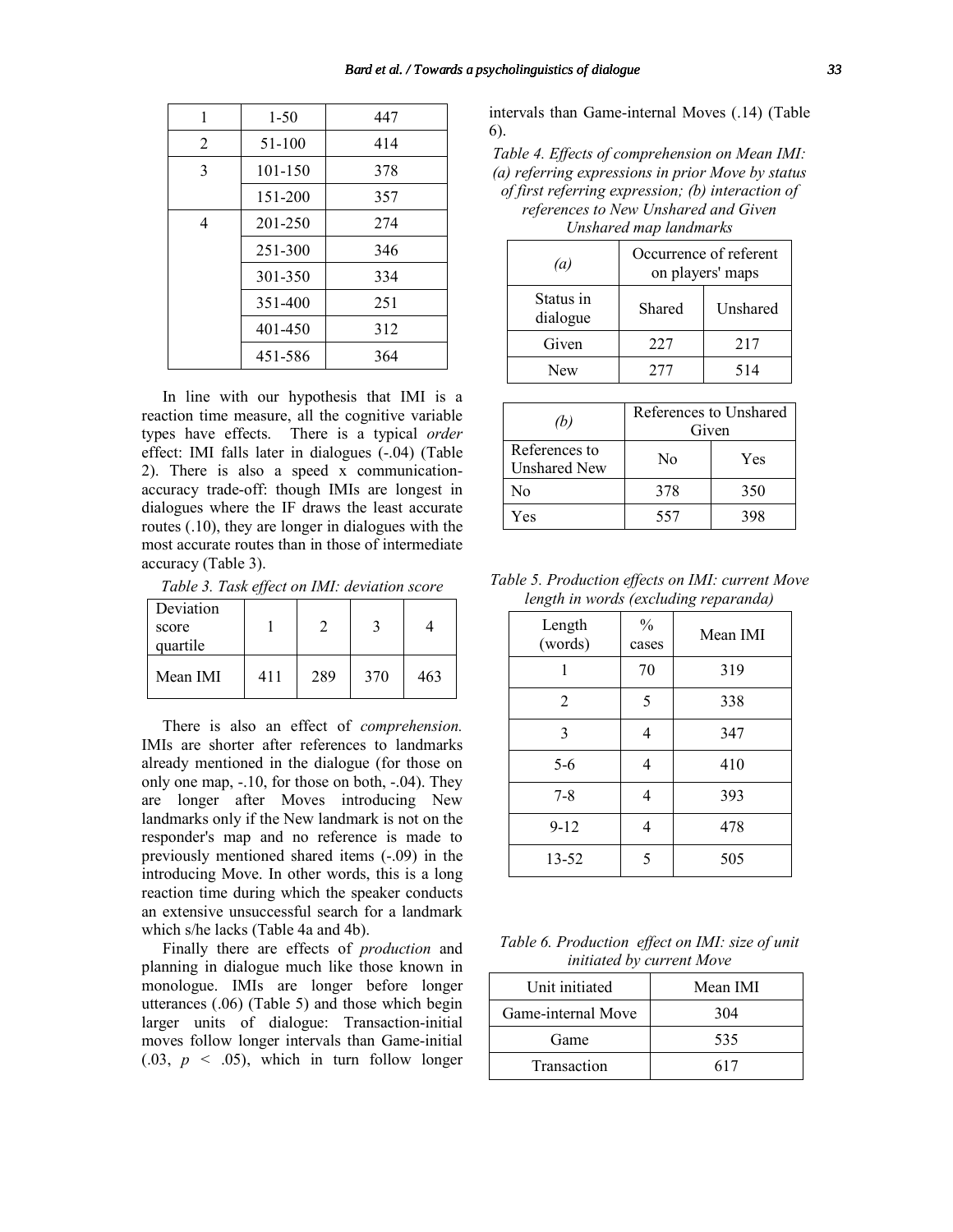# **3.2 Disfluency.**

Disfluency also responds to putative sources of cognitive difficulty, but the effects differ considerably from the pattern we found for IMI. Among *interpersonal* effects, the sex effect appears in higher rates of disfluency for male IGs (.04)**.** Since the same men take the IF role in other dialogues, this effect amounts to a sex x role interaction, with males more disfluent only when running dialogues. In contrast to IMI, disfluency displays a simple Familiarity effect which does not depend on the sexes of the dyad: speech to unfamiliar interlocutors is more disfluent overall than speech to familiar (.174 vs .140 dislfuencies/Move; -.03, *p <* .05).

The *task* effects now are restricted to a local order effect: though IMI falls across a dialogue, disfluency rates rise  $(.03, p \le .05)$ . (Table 7). The increase does not appear to be associated with any other measures of task difficulty.

*Table 7. Order effect on disfluency rate: position of Move in dialogue* 

| Quartile | Ordinal<br>Position | Disfluencies /<br>Move |
|----------|---------------------|------------------------|
|          | $1 - 55$            | .147                   |
|          | 56-110              | .135                   |
|          | 111-185             | .169                   |
|          | >185                | .167                   |

In contrast to IMI, also, disfluency rates are insensitive to *comprehension* variables.

*Table 8. Production effect on IMI: size of unit initiated by current Move* 

| Unit initiated     | Disfluencies / Move |
|--------------------|---------------------|
| Game-internal Move | .116                |
| Game               | 219                 |
| Transaction        |                     |

Disfluencies do show the predicted robust effects of *production and planning*. IGs, who usually take responsibility for directing the dialogue, are more disfluent than IFs (.181 v .087:  $\beta$  = -.07) Just as there were longer IMIs at the onsets of larger units of dialogue, there are more disfluencies (.02, *p* < .05) (Table 8). Disfluencies are affected by the complexity of the current Move: longer Moves attract more disfluencies (.28) (Table 9), as do Moves including more referring expressions (.06 for

references to Given Shared landmarks, .03, *p* < .05, for New Unshared and .03 for Given Unshared) (Table 10).

*Table 9. Production effects on disfluency rate: current Move length in words (excluding reparanda)* 

| ı                 |                        |
|-------------------|------------------------|
| Length<br>(words) | Disfluencies /<br>Move |
| $<$ 1             | .063                   |
| $2 - 5$           | .099                   |
| $6-9$             | .229                   |
| $10 - 13$         | .378                   |
| 14-17             | .495                   |
| >17               | .709                   |

| Table 10. Production effects on disfluency rate: |
|--------------------------------------------------|
| number of referring expressions in current Move  |
| <i>(excluding reparanda)</i>                     |

| Referring   | Disfluencies / |
|-------------|----------------|
| expressions | Move           |
|             | 09             |
|             |                |
| 2-5         |                |

## **4. Discussion**

These results show that objectively codable characteristics of a dialogue corpus reliably reflect psychological processes. For both IMI and disfluency, multiple regression results confirm the findings of studies exploring single causeeffect relationships. The current work goes beyond earlier studies in testing a range of potential sources of psycholinguistic difficulty against each dependent variable. As Figure 1 shows, the proportions of explained variance attributable to each group of predictors pattern quite differently in the two cases. IMI looks like a general measure of cognitive difficulty with independent contributions made by order, task difficulty, comprehension, production, and interpersonal factors. Disfluency, on the other hand, shows largely the effects of planning for production, with the greater part of the uniquely explained variance attributable to characteristics of the disfluent current Move itself.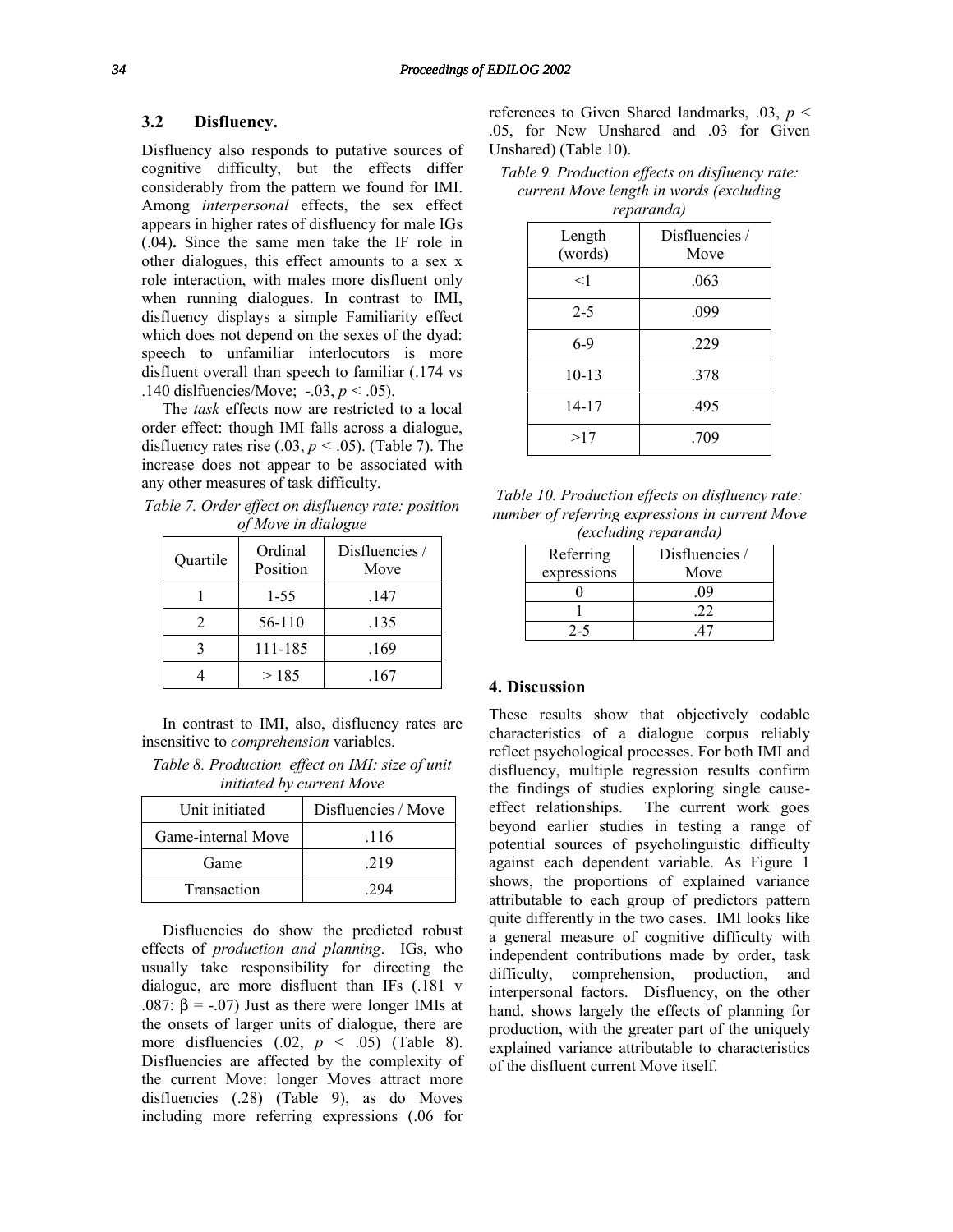

*Figure 1. Percentages of uniquely explained variance in IMI and disfluency rate associated with sets of predictor variables* 

These outcomes have theoretical, methodological and technological implications. Models of speech production, for example, will have to consider why disfluency rate is insensitive to attested difficulties of comprehension : features of a prior utterance which ought to affect comprehension, and do adversely affect IMI, do not increase the rate of disfluency. Nor does it seem that the IMI absorbs the effects of comprehension difficulty, leaving processors clear for language production. If it did, then shorter IMIs, some of which might mark premature onset of the current Move, should make for more disfluency. But IMI is not a significant predictor of variance in disfluency rate and its removal from the equation does not enhance the apparent effects of prior-Move difficulty. Overt self-monitoring appears to be unrelated to factors that are supposed to be related to covert self-monitoring. Either the two kinds of monitoring are unrelated, with only covert monitoring processes interacting with comprehension, or the claim that comprehension processes participate in speech production is overstated.

Instead, the results confirm Clark and Wasow's finding for the effects of sentence length and add pragmatic, discourse and role effects : even when Move length in words is statistically controlled, disfluencies reflect the number of referring expressions being generated, the size of the discourse unit being initiated, or the degree of responsibility which the speaker bears for structuring the dialogue. It is tempting to conclude that all of these facets of speech production belong in a complete psychological

model of the process.

It is also of interest that IMI is affected by prior-Move discourse position, length, and referential character, but not by prior move disfluency. Whatever difficulty listeners may have in recognizing words in reparanda (Bard and Lickley, 1998) or whatever advantage they may accrue in interpreting signalled disfluency (Brennan and Schober, 2001), none of this seems to affect the time taken to produce a reply. An explanation awaits further study of the comprehension of real speech in real communicative contexts.

The current techniques should help make such studies more viable. Our multiple regression results confirm several studies examining single cause-effect relationships. If basic results are evident whether or not other sources of variance are partialled out, then large corpora with simpler coding systems might still have something to offer psycholinguists in search of naturalistic online data. At the same time, designers of humancomputer dialogues can use coded corpora to look for direct effects on delay to response or fluency of response with reasonable confidence that their observations can profit from our wider understanding of how interlocutors work.

#### **Acknowledgements**

The authors acknowledge the support of the Economic and Social Research Council, U.K., via HCRC and of the Engineering and Physical Sciences Research Council, U.K. (Speech and Language Technologies grant GR/L50280).